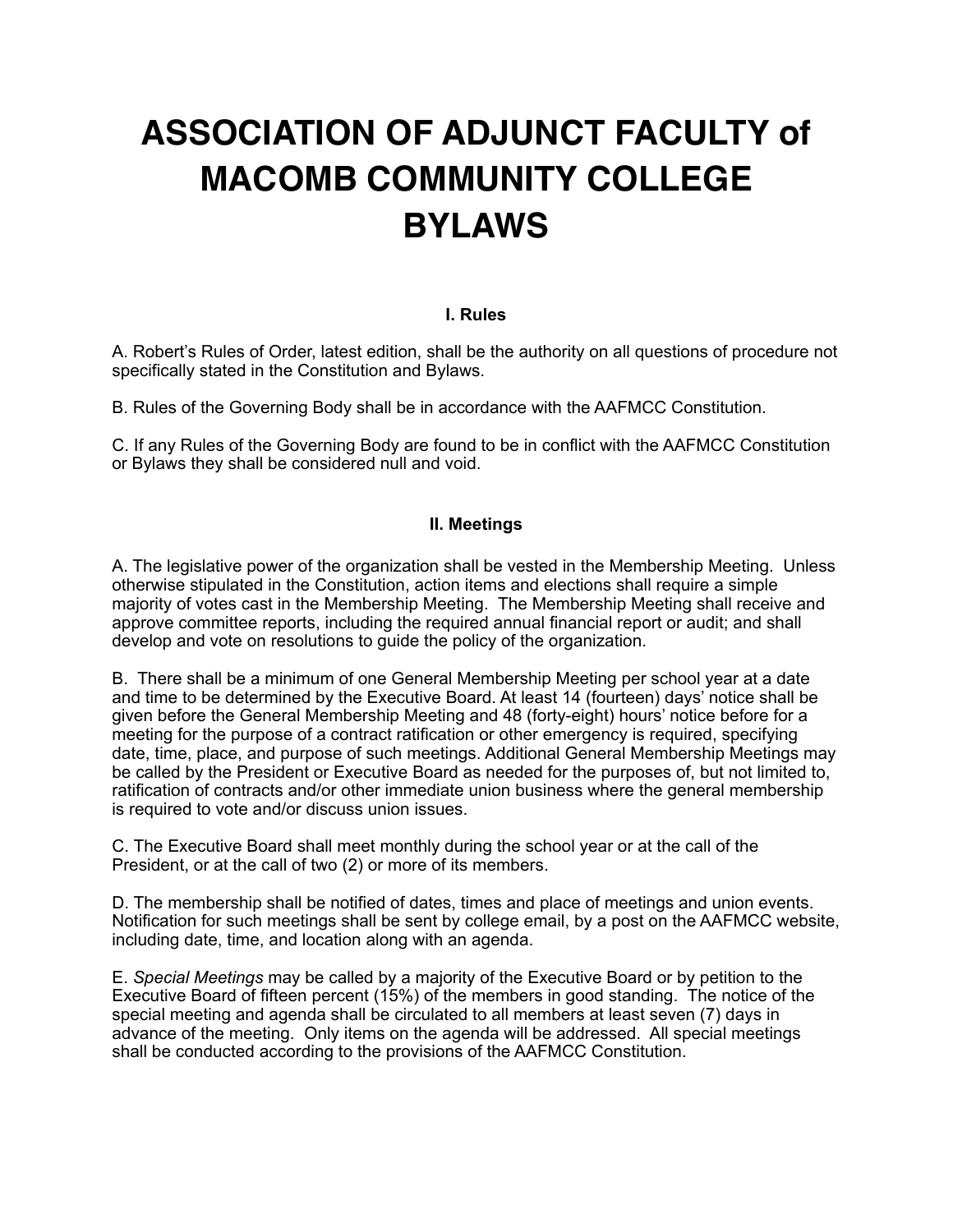# **III. Duties of and Policies Regarding Executive Board Officers**

A. *President*: Act as executive officer of the union; preside over meetings, appoint a bargaining team when deemed necessary, serve as chief negotiator unless that function is turned over to a party appointed by the Executive Board; appoint members of committees subject to approval of the Executive Board; serve as *ex officio* member of all committees and serve as corporate delegate; represent the association before the public; and perform all other functions attributed to the office.

B. *Vice President*: Presides in President's absence and performs duties assigned by the President; preside over newsletters and correspondence; attend and assist campus department meetings with the Association Campus Representatives/Standing Committees for the purpose of establishing contacts and to increase communication within faculty departments.

C. *Secretary*: Keep accurate minutes of all General Membership Meetings and those of association governing body. Make General Membership Meeting minutes available for membership inspection, maintain official files including both a physical and electronic copy of records according to the rules of the governing body, assist President and Vice-President with association correspondence and perform duties assigned by the Executive Board. The Secretary will be responsible for the security of documents and information pertaining to membership records.

D. *Treasurer*: Deposits funds of association into the account designated by the Executive Board. The treasurer will be responsible for the security of documents and information pertaining to membership records and accounts; shall maintain a roll of members with respect to dues and will keep accurate accounts of receipts and expenditures; report same to each executive board meeting of the union; provide the information to the Executive Board for the purposes of annual financial statement preparation for general membership meetings and year-end accounting. The Treasurer shall be responsible for writing and issuing counter-signed checks for stipends and expenses incurred by the association. The treasurer shall be bonded and the association shall provide for an annual audit of the local books according to the rules of the governing body and perform only fiduciary duties as assigned by the Executive Board. The treasurer will turn over the monthly electronic banking statement information and check copies to a bookkeeper or CPA designated and approved by Executive Board.

E. *Member-at-Large:* Shall perform those duties deemed necessary by the Executive Board.

F. *Policies Regarding Executive Board Members on Leave/Not Teaching:* Whenever an Officer of the Executive Board does not teach for two (2) consecutive terms (not including summer) they shall pay dues for that period equal to the current dues rate for one (1) three (3) credit course at the Step 4 pay level. An Officer of the Executive Board whose name is removed from the seniority list for any reason shall remain in office for the remainder of their term.

G. *Vacancies on the Board.* Whenever a position is vacated on the Executive Board for whatever reason the remaining Board Officers shall divide the duties of the vacated office among them until such time that the position is filled either by election or appointment. Whenever a position on the Executive Board is vacated for the duration of a term a more the stipend for that office shall be divided among the remaining board officer's still serving and for every term after that until such time the office is filled by election or appointment.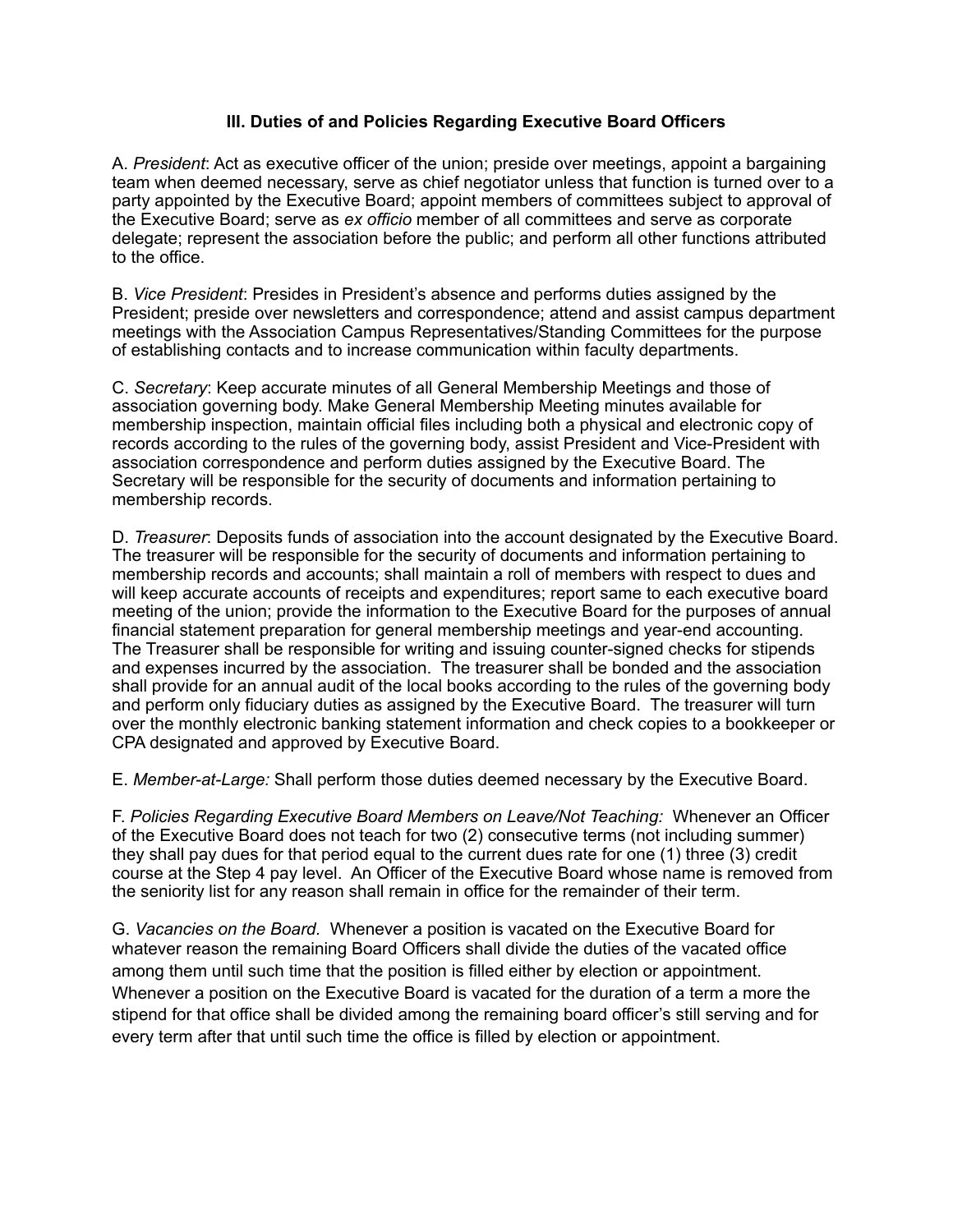#### **IV. Grievances**

A. *Member Responsibility:* All grievance inquiries must be submitted to Executive Board via union email per the timeline outlined in the contract between AAFMCC and MCC.

B. *Grievance Officer Responsibility:* Shall follow the rules of the grievance process as outlined in the union contract between AAFMCC and MCC.

C. In order for a contract grievance to be submitted to arbitration or mediation a majority of the Executive Board voting must agree. In order for a grievance to be denied, the Executive Board must receive a written decision by the grievance chair and must report the findings and the document to the Secretary at the next Executive Board Meeting.

# **V. AAFMCC Committee Team**

The AAFMCC Executive Board will appoint up to Six (6) members to serve on our committees. This group will serve concurrently with the terms of the Executive Board. These appointed members may serve on various or multiple committees depending on current need. Members on any committee must be AAFMCC members in good standing. Each committee will be chaired by a member of the Executive Board. Specific tasks for all committees will be formulated by the Executive Board. All committees shall meet at least once per term (fall and winter). Any recommendations from any committee must be presented to the Executive Board by the corresponding committee chairperson for approval by the Executive Board. All members of a committee will be paid a stipend each fall and winter term. The amount of the stipend will be determined by the Executive Board. Any committee member not fulfilling his or her duties as determined by the committee chairperson may be removed by a vote of the AAFMCC Executive Board.

A. Campus Representatives Committee: Shall be chaired by the AAFMCC Vice-President. This committee will work to provide better communication between the membership and the Executive Board.

B. Budget/Finance Committee: Shall be chaired by the AAFMCC Treasurer. This committee shall be responsible for developing and maintaining an active AAFMCC budget.

C. Membership Committee: Shall be chaired by the AAFMCC Secretary. This committee shall oversee various member lists and assist with member organizing.

The Executive Board may establish other ad hoc committees to work on specific tasks with specific durations as necessary.

# **VI. Dues and Expenditures**

A. *Dues* of the organization shall be set by the Executive Board once per year in August before the start of the Fall term. Dues shall include the prevailing per capita amounts for the AFT, State Federation, and AFL-CIO local and state affiliates, and insurance premiums. Whenever the dues of a required affiliate increases, the dues of the local shall automatically and simultaneously increase by the same amount subject to the approval of the Executive Board. If no change is reported by the 2nd Monday of August then the previous dues rate shall be automatically adopted for the new school year.